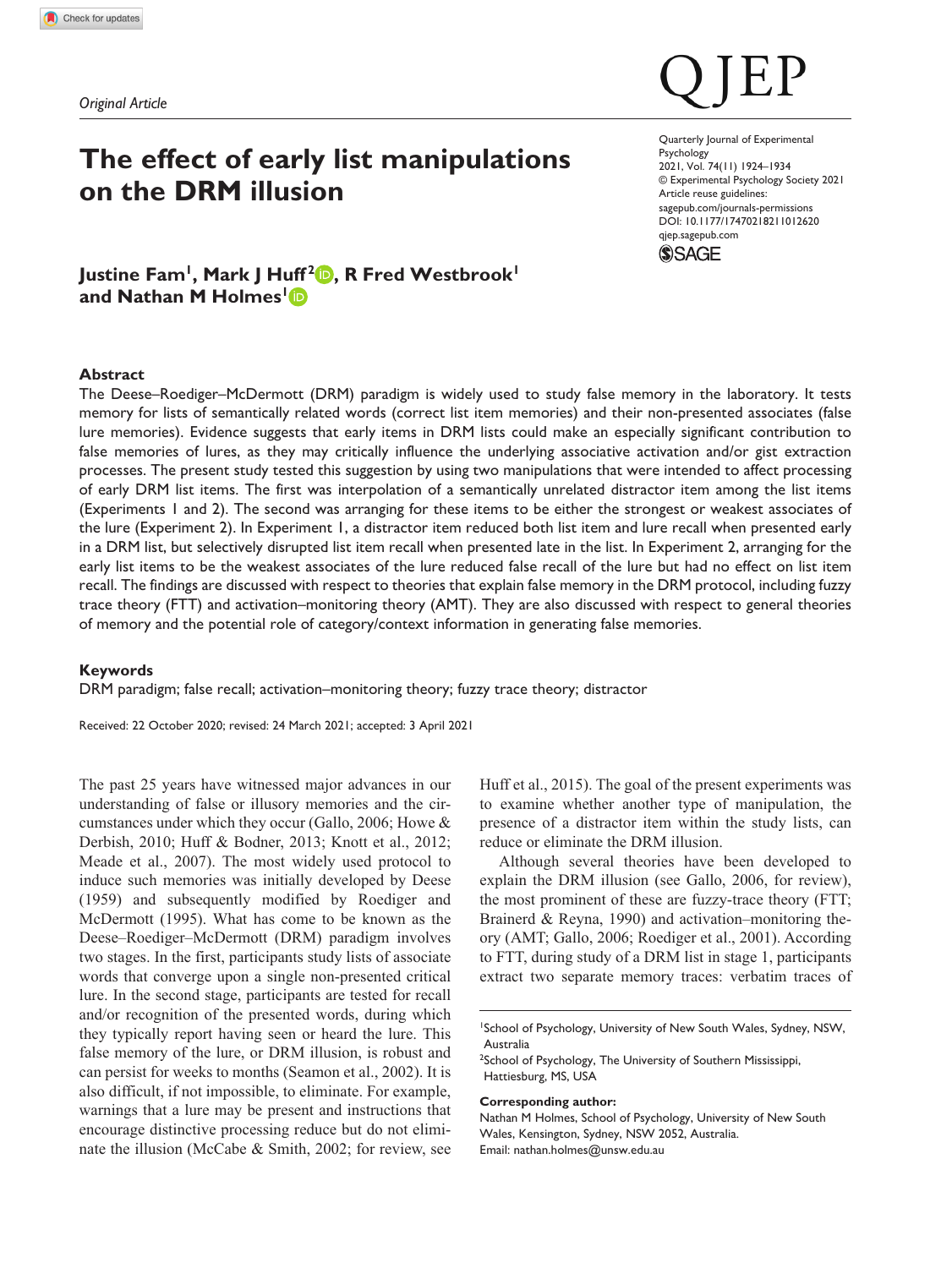specific list items and a gist trace of the theme of the list, the latter of which is responsible for the DRM illusion. According to AMT, the semantically related items presented in stage 1 implicitly activate a representation of their common associate through a spreading activation process (Collins & Loftus, 1975) and this associative activation fails to be appropriately rejected at test (i.e., source monitoring misattribution), leading participants to report that the lure had been presented. Importantly, under standard list conditions, FTT and AMT accounts of the DRM illusion cannot be discriminated from each other as the strength of item–lure associations is confounded with thematic consistency of list items (Huff & Hutchison, 2011). That is, list items that are strongly associated with the lure (high backward associative strength; BAS) also tend to have a shared meaning. For example, the words "loaf" and "toast" have high BAS with the lure "BREAD" and have a shared gist. It is therefore difficult to determine the separate effects that item–lure associations and thematic consistency have in generating the DRM illusion (Gallo, 2006; Hutchison & Balota, 2005). FTT and AMT have, however, been discriminated in studies that used specialised word lists which do not confound the strength of item–lure associations with thematic consistency (e.g., homograph lists; Hutchison & Balota, 2005, and so-called mediated lists; Coane et al., 2016; Huff et al., 2012), with the results favouring AMT over FTT. However, the combination of studies has led to the view that both activation and gist representational processes can contribute to the DRM illusion. For instance, consistent with AMT, the DRM illusion increases with the strength of item–lure associations but is independent of the number of list themes (Hutchison & Balota, 2005; Roediger et al., 2001), and consistent with FTT, gist-based processing emerges with an increase in the retention interval between study and testing (Huff et al., 2015; Seamon et al., 2002).

While AMT and FTT both explain the DRM illusion, questions remain regarding *how* implicit associative activation spreads to the lure in the case of AMT, or how gist information relating to the lure is extracted in the case of FTT. While it is generally assumed that both processes operate relatively automatically (Brainerd & Reyna, 2005; Roediger et al., 2001), both processes may be sensitive to the magnitude of the associations or consistency of the list theme early in the list presentation. One way of evaluating this possibility is to examine how variations in list structure, including different orderings of list items, affect the illusion. Studies that have examined the impact of item ordering generally show that it does not matter. For example, the DRM illusion is unaffected by whether list items are presented in ascending or descending order of their BAS, or randomly ordered with respect to their BAS (Brainerd et al., 2001; McEvoy et al., 1999).

In contrast, however, there are circumstances under which list order may matter. McDermott (1996) found that

if several DRM lists are integrated into a single list, the illusion is stronger when same-list items are blocked together versus presented intermixed, suggesting that the false memory had been weakened when the relations among the items had been disrupted in the intermixed condition. In addition, Meade et al. (2010) found that when examining semantic priming of the critical lure following study of a DRM list, priming was found to persist longterm (i.e., over several intervening items), but only when the first seven list items were the strongest related associates. Such list-order effects suggest that (1) the consistency of the relations among items is critical for producing associative/thematic strength that contributes to the DRM illusion; and (2) the DRM illusion will be especially potent when the strongest associative/thematic items appear early in the study list.

In addition to the demonstration that the DRM illusion is sensitive to list item-order effects, studies have shown that the DRM illusion can also be disrupted by certain encoding tasks. For instance, presenting DRM study items in different fonts versus the same font (Arndt & Reder, 2003), having participants generate study words from anagrams (Gunter et al., 2007; McCabe & Smith, 2006), and having participants rate individual words for pleasantness (Huff & Bodner, 2013, 2019) all produce a reduction in the DRM illusion. However, in each of these studies, the encoding manipulations were implemented for the entire list, and it is unclear what contribution the encoding of list items at the beginning versus end of the list has for the disruption in DRM illusion.

The present study sought to examine list consistency effects as well as differential contribution of early versus late list items in the DRM paradigm. We hypothesised that disrupting the thematic consistency of list items would reduce the DRM illusion, and we tested this by disrupting the associative/thematic consistency of DRM with an unrelated distractor study item. Critically, the unrelated distractor word occurred either early or late, thereby assessing whether early versus late items were more important for the DRM illusion. Based on previous findings demonstrating that early list items produced strong semantic priming of the critical lure (Meade et al., 2010), we expected that a distractor placed early in a DRM list would be more disruptive to the DRM illusion than a distractor placed late in the list. We further hypothesised that in the presence of a distractor in an early position, the strength of list items that precede the distractor would influence the potency of the DRM illusion. Specifically, we expected that the illusion would be reduced when list items that preceded the distractor were the weakest associates of the lure but enhanced when preceding list items were the strongest associates of the lure.

Our hypotheses were tested in two ways. The first was by presenting a semantically unrelated distractor word either early or late in a 12-word DRM list (Experiment 1),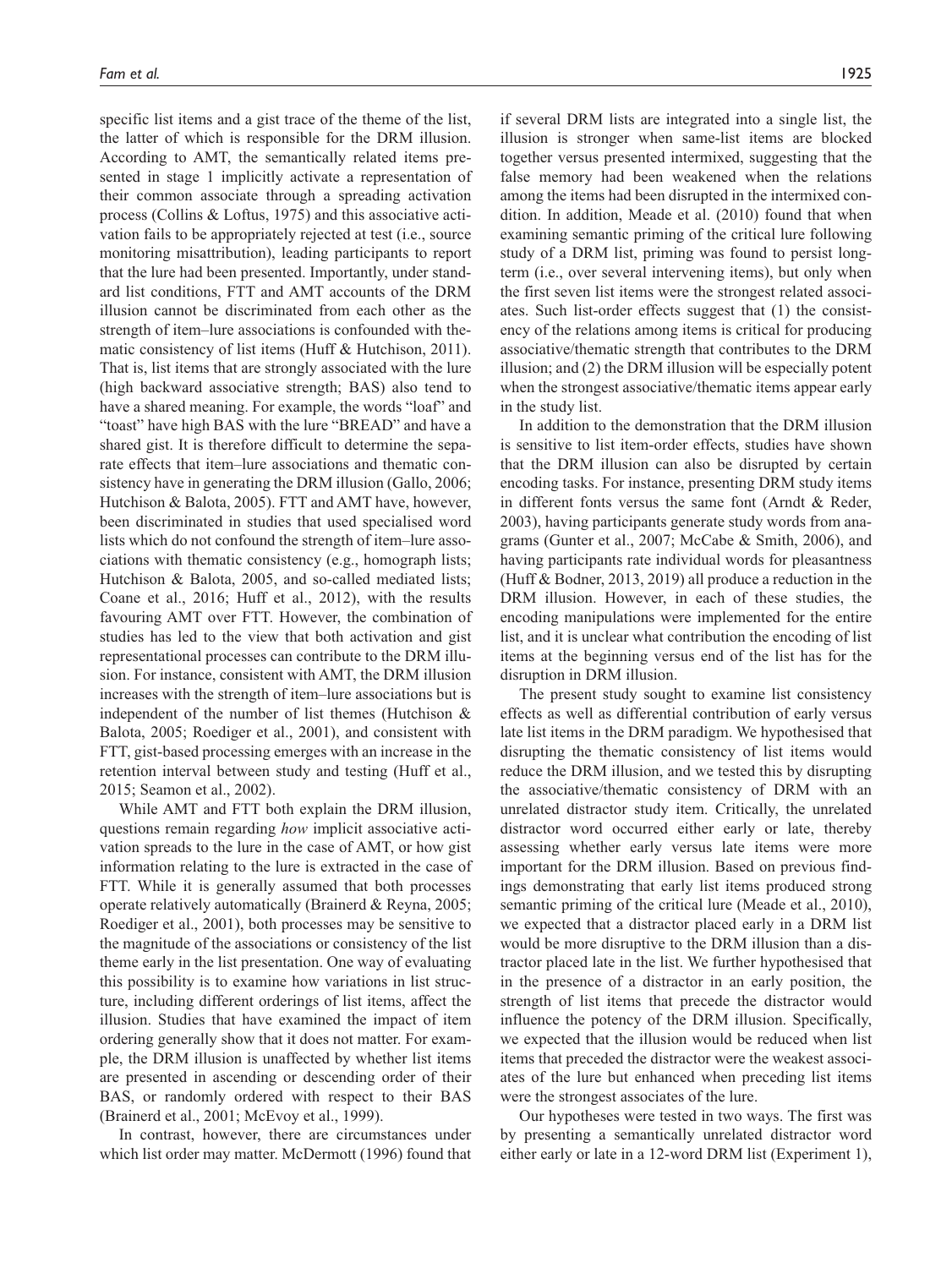and the second was by organising DRM study lists such that the early list items were either the weakest or strongest individual associates of the lure (Experiment 2). In Experiment 1, the distractor word was either neutral or emotive. Emotionally valenced distractors have been shown to be particularly effective at disrupting aspects of working memory (Hadley & MacKay, 2006; Hurlemann et al., 2005; Mather & Sutherland, 2011), and therefore, we predicted that emotive distractors would be more likely to disrupt the DRM illusion. In Experiment 2, we expected a reduction in the DRM illusion when early list items were weakly associated with the lure compared with when these items were strongly associated with the lure.

# **Experiment 1**

# *Methods*

*Participants.* Participants were 297 undergraduate students (mean age  $= 20.3$  years) who undertook the experiment as part of a course requirement in psychology. All participants provided informed consent prior to commencement of the experiment. All procedures were approved by, and carried out in accordance with, the guidelines provided by the University of New South Wales Human Research Ethics Committee. The experiment was conducted in groups of 15 to 22 participants, where each group was randomly assigned to a between-subject condition of Early or Late (*n*  $= 165$ ,  $n = 132$ , respectively). A mixed factorial design was used in which the distractor position (Early vs. Late) was the between-subject factor and the distractor type (Emotive vs. Neutral vs. Blank) was the within-subject factor.

*Materials.* Nine DRM lists were modified from Roediger and McDermott (1995) and served as study materials, where each list contained 12 list items. Roediger and McDermott (1995) used 15 words for each list, but in the present study, the 12 words that were most neutral in valence were selected. In six of the lists, a single distractor word was inserted. This word was not semantically related to the other list items. The word was emotive in three lists, neutral in three lists, or a blank space was inserted in the distractor space for three lists (i.e., control lists). These distractors were selected using the Affective Norms for English Words (ANEW; Bradley & Lang, 1999). Emotive distractors were words which had negative valence, while neutral distractors had little or no valence. Each emotive distractor was paired with a neutral distractor such that pairs were matched for word frequency and normative arousal ratings, differing only in valence (ANEW; Bradley & Lang, 1999). The difference in valence between neutral and emotive distractors was statistically significant, Emotive  $M = 5.13$  Neutral  $M = 1.5$ ;  $t(16) = 21.85$ ,  $p < .001$ , while the difference in arousal and word frequency was not,

Emotive arousal  $M = 6.29$ , Neutral arousal  $M = 5.71$ ,  $t(16)$  $= 1.54$ ,  $p = .14$ ; Emotive frequency  $M = 12.89$ , Neutral frequency  $M = 8.44$ ,  $t(16) = 1.05$ ,  $p = .31$ . Distractors occurred either early (fourth word) or late (tenth word) in the list. Since blank lists did not contain a distractor, they were shorter than the other lists overall (12 vs. 13 words in total); however, all lists contained 12 related study items. All other list items were randomly ordered, and all lists were counterbalanced across participants with respect to which were allocated to Blank, Neutral, or Emotive conditions. All list items, lures, and distractors are shown in Tables S1 and S2 in the Supplementary Materials.

*Procedure.* All participants were tested using standard computer monitors and keyboards using programmes written in Matlab (The Math Works, Inc.) with the Psychtoolbox extensions. List items (and a distractor) were presented serially. The presentation duration of each item was 250 ms with a 32 ms interval. These durations were selected as they have been shown to be optimal for producing the DRM illusion (McDermott & Watson, 2001). After each list was presented, participants engaged in a math filler task for 30 s followed by a free-recall test for 1 min, where they were instructed to write down as many words as they could remember from the list just presented in no particular order. After the free-recall test, participants were instructed to place the paper aside face-down so that it was no longer in view for the remainder of the experiment. Recall tests for subsequent lists used fresh blank sheets of paper. This procedure was repeated for all nine lists.

*Analysis.* Recall of presented items and non-presented lures was taken as an index of correct item memory and the false lure memory (DRM illusion), respectively. All analyses were carried out using Matlab and SPSS (IBM statistics). Data were analysed using contrasts in a mixed model analysis of variance (ANOVA) that included a betweensubjects factor of group (Early vs. Late) and within-subject factors of distractor type (contrast  $1 =$  Blank vs. Neutral and Emotive; contrast  $2 =$  Neutral vs. Emotive) and memory type (correct memory for list items vs. false memory for lures). A sensitivity analysis run using G\*Power 3 (Faul et al., 2007) indicated that our sample size had excellent power (.95) to detect small-to-medium effect sizes for main effects and interactions (Cohen's  $d > 0.15$ ). The criterion for rejection of the null hypothesis was set at  $\alpha$  = .05 (two-tailed) and effect size estimates are reported as partial eta squared  $(\eta_p^2)$ . For figures, 95% within-subject confidence intervals (CIs) were calculated using the Cousineau–Morey method (Cousineau, 2017; Morey, 2008).

# *Results*

Figure 1a shows the effects of emotive and neutral distractors on recall of list items and lures (see also Table 1).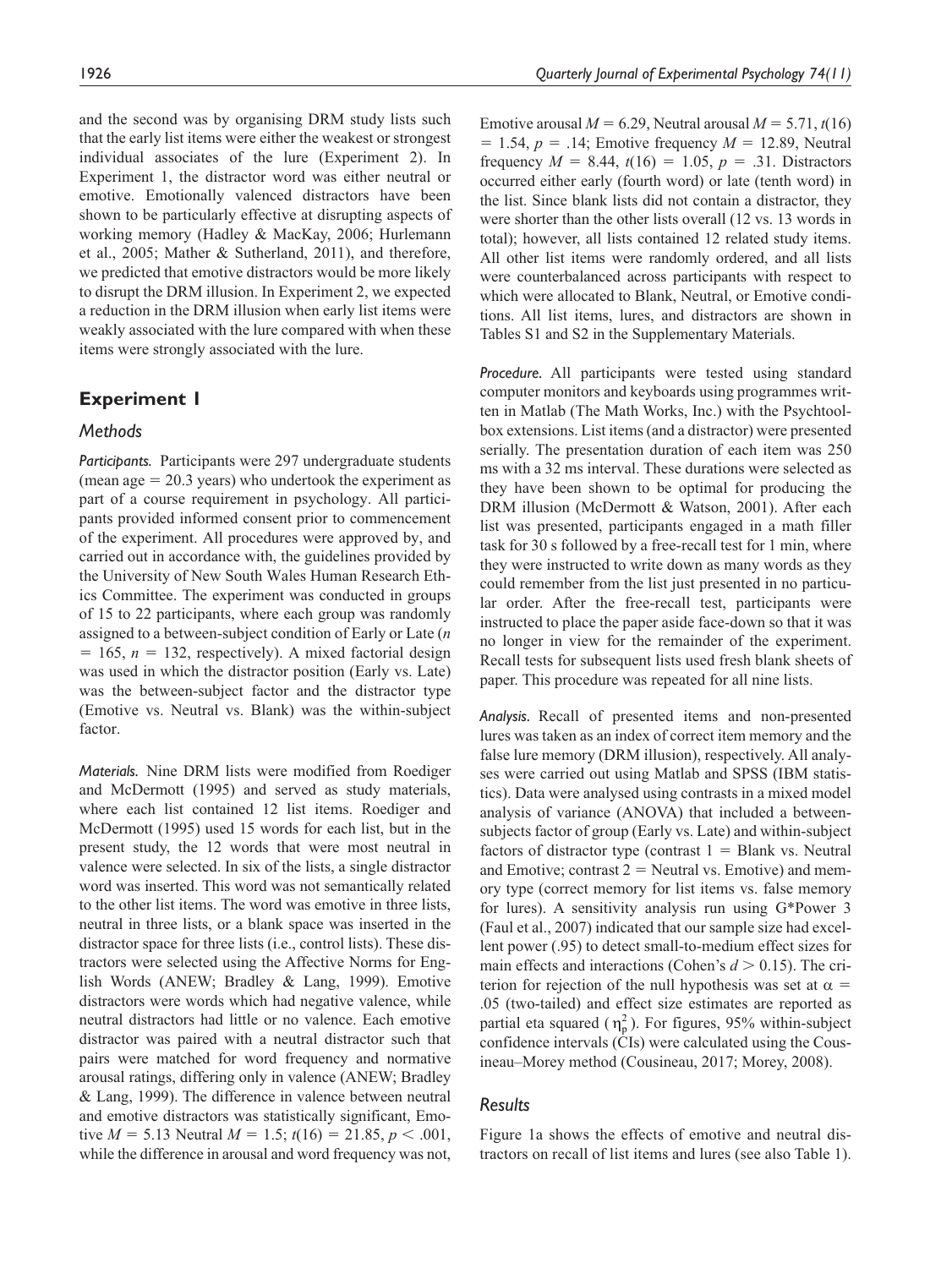

**Figure 1.** Experiment 1 item and lure recall. (a) Mean proportion of list items and lures reported for Experiment 1, shown separately for Early (left) and Late (right). Condition names are abbreviated on the x-axis:  $B =$  blank;  $E =$  emotive,  $N =$  neutral. (b). Mean proportion of list items recalled for each of the 12 presentation positions, shown separately for Early (left) and Late (right). Dashed vertical lines indicate when distractors occurred. All error bars indicate 95% within-subject confidence intervals.

|       | Mean         |         |         | 95% CI       |              |              |  |  |  |
|-------|--------------|---------|---------|--------------|--------------|--------------|--|--|--|
|       | <b>Blank</b> | Neutral | Emotive | <b>Blank</b> | Neutral      | Emotive      |  |  |  |
| Early |              |         |         |              |              |              |  |  |  |
| Items | .346         | .306    | .298    | [.326.366]   | [.287, .325] | [.278.316]   |  |  |  |
| Lures | .512         | .429    | .431    | [.477.547]   | [.396.462]   | [.392, .469] |  |  |  |
| Late  |              |         |         |              |              |              |  |  |  |
| Items | .348         | .299    | .278    | [.329.368]   | [.280.318]   | [.258.299]   |  |  |  |
| Lures | .479         | .477    | .454    | [.441.517]   | [.440.513]   | [.417.491]   |  |  |  |

**Table 1.** Mean and 95% within-subject confidence intervals for proportion of list items and lures recalled in Experiment 1.

The data are shown separately for participants exposed to the distractor either early (left panel) or late in the list (right panel). The figure suggests that the distractors had dissociable effects on items and lures depending on their position in the list; and that the distractor effects were independent of their valence. These suggestions were confirmed by the statistical analysis. ANOVA with repeated measures revealed a significant main effect of word type,  $F(1, 294) = 138.16, p < .01, \eta_p^2 = .33$ , which reflected greater recall of lures than target list items. It also revealed a significant main effect of distractor, *F*(1, 294) = 33.67,  $p < .001$ ,  $\eta_p^2 = .10$ , which was due to items from the emotive and neutral lists being reported less frequently than those from the blank control lists. The analysis also revealed a significant three-way interaction,  $F(1, 294) = 5.279, p = .02, \eta_p^2 = .02$ . The source of this interaction was determined through separate analyses of the data for items and lures. Distractors disrupted recall of list items,  $F(1, 294) = 7.839$ ,  $p = .005$ ,  $\eta_p^2 = .03$ , and did so independently of distractor position,  $F(1, 294) = 0.25$ ,  $p = .62$ ,  $\eta_p^2 = .01$ , or valence,  $F(1, 294) = 0.26$ ,  $p = .62$ ,  $\eta_{\rm p}^2$  = .01. Distractors also disrupted recall of lures, *F*(1,  $294$ ) = 132.80,  $p < .01$ ,  $\eta_p^2 = .31$ , but the magnitude of this effect varied with distractor position,  $F(1, 294)$  = 3.97,  $p = .04$ ,  $\eta_p^2 = .01$ , such that distractors disrupted recall of lures when they were presented early, *F*(1, 163)  $= 13.12, p < .01, \eta_p^2 = .07$ , but not late,  $F(1, 131) =$  $0.28, p = .60, \eta_p^2 = .02.$ 

To determine whether there were more localised effects of distractors on item recall, we examined whether serial recall of items varied as a function of their distance from the distractor by analysing serial position of list items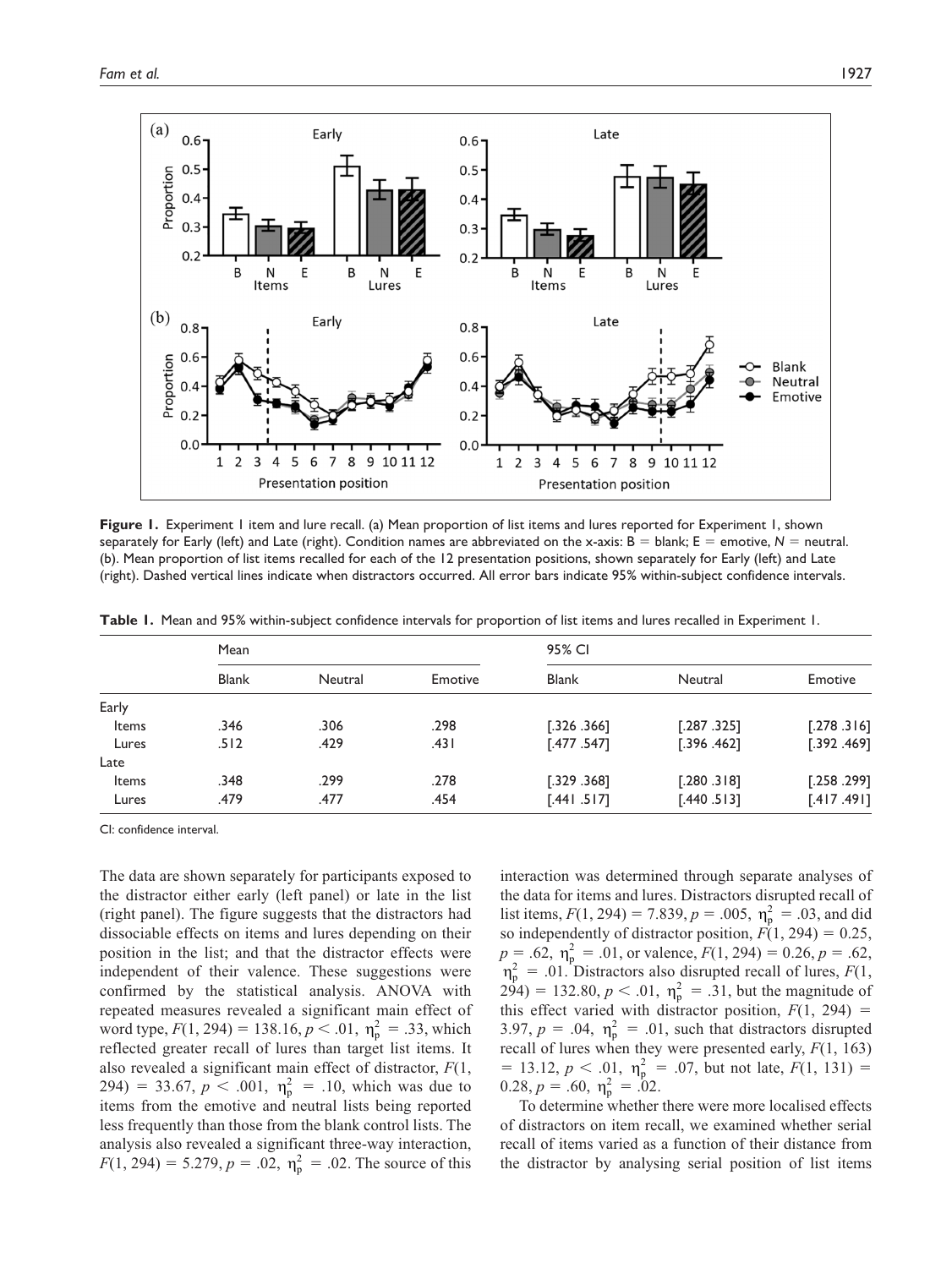| Position        | Early |         |         |              |            |            | Late  |         |         |              |            |            |
|-----------------|-------|---------|---------|--------------|------------|------------|-------|---------|---------|--------------|------------|------------|
|                 | Mean  |         |         | 95% CI       |            |            | Mean  |         |         | 95% CI       |            |            |
|                 | Blank | Neutral | Emotive | <b>Blank</b> | Neutral    | Emotive    | Blank | Neutral | Emotive | <b>Blank</b> | Neutral    | Emotive    |
|                 | .43   | .38     | .38     | [.39, .47]   | [.35, .41] | [.35, .43] | .39   | .35     | .39     | 144. 36.]    | [.32, .39] | [.35, .44] |
| $\overline{2}$  | .58   | .53     | .52     | 1.54 .62 آ   | [.49, .58] | [.48 .57]  | .56   | .48     | .46     | [.51 .61]    | [.44.53]   | [.41.51]   |
| 3               | .49   | .31     | .31     | [.45, .53]   | [.27, .35] | [.27 .34]  | .34   | .34     | .35     | F.30 .391    | [.29.39]   | [.30.39]   |
| 4               | .43   | .28     | .28     | 140.451 آ    | [.26.30]   | 1.26.311   | .20   | .26     | .21     | T.16 .241    | [.22, .30] | [.18.25]   |
| 5               | .37   | .25     | .26     | [.33 .40]    | [.21.29]   | [.2329]    | .24   | .24     | .26     | 181. 19. [   | 1.20.291   | [.23.3]    |
| 6               | .27   | .17     | 14.     | [.23.31]     | [.14.20]   | [.10.17]   | 19.   | .17     | . I 5   | .30 391      | [.14.2]    | [.22.31]   |
| 7               | .20   | .21     | .17     | 1.16.241     | [.17.24]   | [.14.20]   | .23   | .23     | .26     | [.19 .28]    | [.19.27]   | [.12.18]   |
| 8               | .27   | .32     | .28     | [.23, .30]   | [.28, .36] | [.24, .32] | .35   | .29     | .24     | [.30 .39]    | [.25.34]   | [.22.29]   |
| 9               | .30   | .31     | .29     | [.26.33]     | [.27, .35] | [.25.33]   | .36   | .28     | .24     | [.33 .39]    | 1.26.311   | [.22.27]   |
| $\overline{10}$ | ا 3.  | .26     | .27     | [.26.35]     | [.22, .30] | [.23, .30] | .47   | .28     | .23     | [.42 .52]    | [.23.32]   | [.19.27]   |
| Ш               | .37   | .34     | .39     | [.33 .41]    | [.30, .38] | [.35, .43] | .48   | .38     | .28     | [.44 .53]    | [.33, .43] | [.23.33]   |
| 12              | .58   | .56     | .53     | 1.54 .62     | [.52, 60]  | [.49 .57]  | .68   | .49     | .44     | [.63 .73]    | [.46, .54] | [.39, .49] |

**Table 2.** Mean and 95% within-subject confidence intervals for proportion of items recalled for each presentation position for Experiment 1.

recalled (Figure 1b). A significant three-way interaction between distractor type (Blank vs. Emotive and Neutral), presentation position and group,  $F(2, 22) = 8.561$ ,  $p \le$ .01,  $\eta_p^2 = .03$ , confirmed that this was indeed the case. Examination of the 95% CIs (Table 2) indicated that the effect of a distractor on recall of its adjacent list items was highly reliable: for group Early, recall of items presented in positions 3, 4, 5, or 6 of the neutral and emotive lists were below the 95% CIs for blank lists; and similarly, for group Late, recall of items presented in positions 9, 10, 11, and 12 of the neutral and emotive lists were below the 95% CIs for blank lists.

# *Discussion*

The primary finding of Experiment 1 was that embedding an unrelated distractor word in a list of DRM items produced dissociable effects on correct recall of list items and false recall of the lure depending on its location in the word list. When located early in the list, the distractor disrupted recall of its adjacent list items and reduced false recall of the lure. When located late in the list, the distractor again disrupted recall of its adjacent list items but had no effect on false recall of the lure. There was no difference between emotive and neutral distractors in affecting recall of list items or lures, as both types of distractors would have been equally inconsistent with the list category, regardless of the valence of the word. This highlights the importance of consistency in semantic meaning among list items for list category formation, and consequently, for the DRM illusion. Hence, the dissociable effects of the distractor were independent of the distractor's valence and imply that words presented early in the list play an especially critical role in creating the false memory in the DRM paradigm. Early list

items may be important for establishing a category or associative context for processing of the list items that remain to be encountered, and it is this category/context that generates the DRM illusion. Thus, disrupting the consistency in semantic meaning of early list items by using an un-related distractor word prevents the formation of list category. By contrast, when late list items are similarly disrupted by late distractors, there is no impact on the list category as it had already been established by the early list items, leaving the DRM illusion intact.

# **Experiment 2**

Experiment 2 was designed to further examine the effects of early list items on false recall of lures. There were two aims. The first was to replicate the disruptive effect of an early distractor on recall of its adjacent list items and false recall of the lure. The second was to examine whether the BAS of early list items affects false recall of lures. To address these aims, participants were exposed to DRM lists, some of which contained a distractor (as in Experiment 1). We arranged for the first three items in each list to be either the items with the lowest BAS to the lure (Weak condition), the items with the highest BAS to the lure (Strong condition), or presented all list items in random order, as was the case in Experiment 1 (Random condition). We expected that the early distractor would disrupt recall of its adjacent list items as well as false recall of the lure, thereby replicating the findings in Experiment 1. The new question examined here was the effects of early list strength on recall of list items and the lure. We expected that the manipulation of early list strength would not affect list item recall. However, if processing of early list items is critical for activation of lures, and thus, the DRM illusion,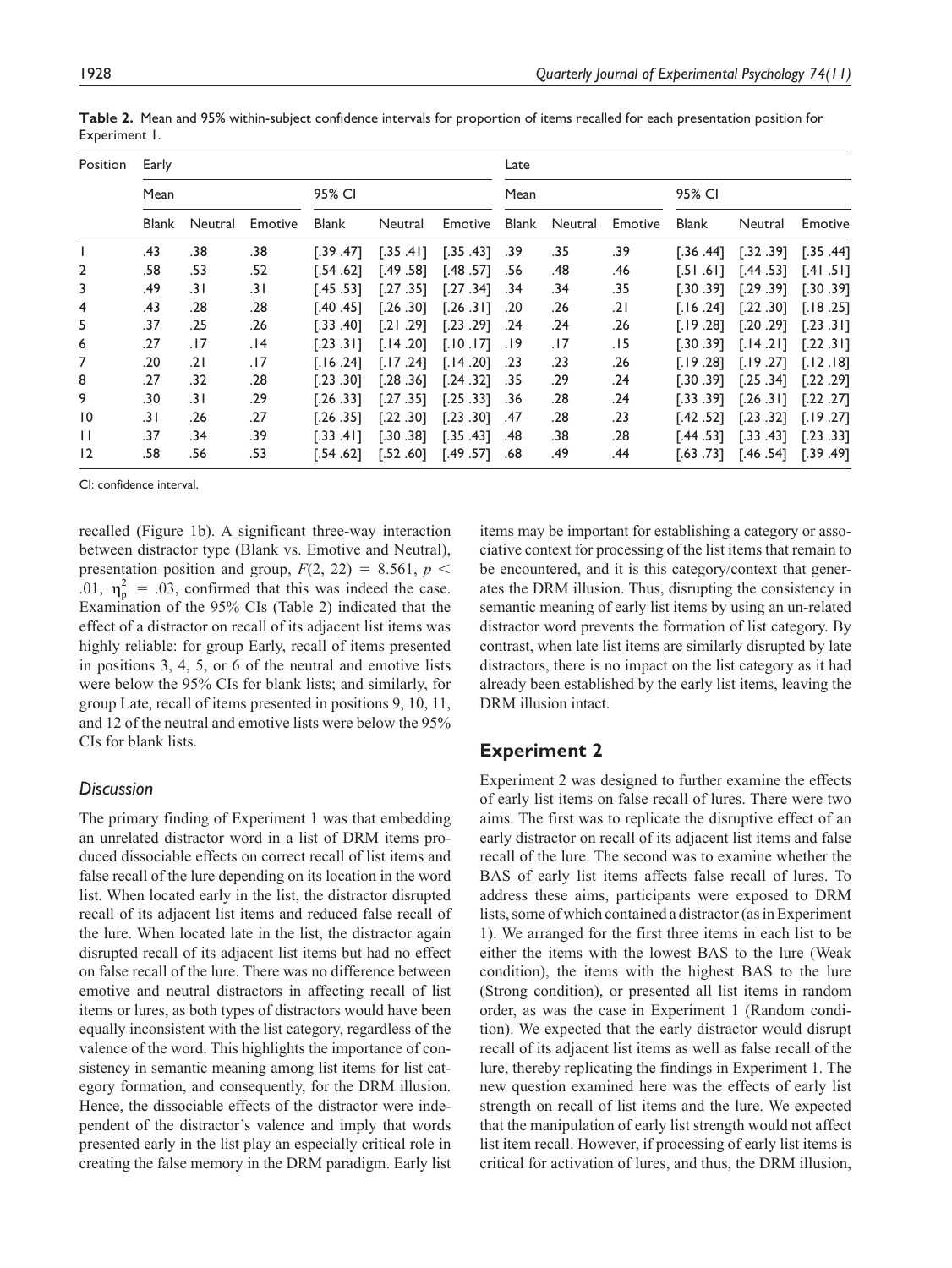then the three conditions would produce different levels of false recall. Specifically, we hypothesised that false recall would be lower in the Weak condition than the Strong and Random conditions and higher in the Strong than Random condition.

# *Method*

*Participants.* Participants were 240 undergraduate students (mean age  $= 21.6$  years) enrolled at the University of New South Wales. They undertook the experiment as part of a course requirement in psychology and provided informed consent prior to commencement of the experiment. All procedures were approved by, and carried out in accordance, with the guidelines provided by the University of New South Wales Human Research Ethics Committee. Testing occurred in groups of 15 to 22 participants. We used a full factorial within-subject design. The first factor was list type (Strong, Weak and Random) and the second factor was distractor presence, where half of the lists for each type contained an emotive distractor as the fourth word.

#### *Materials and procedure*

*Items and lures.* Participants were presented with 18 lists which were taken from Roediger and McDermott (1995), the ANEW (Bradley & Lang, 1999), or constructed using The University of South Florida Free Association Norms (Nelson et al., 1998). The lists were evenly distributed across three types of lists, Strong, Weak, and Random (six lists for each type), which varied with respect to the strength of association between the first three list items and the lure word. For Strong lists, the first three list items had the highest strength of association with the lure (presented in descending order), while for Weak lists, the first three list items had the lowest strength of association with the lure (presented in ascending order). Apart from the first three items, all other items were randomly ordered for Strong and Weak lists. For Random lists, all items were randomly ordered. For each type of list, half of the lists contained an emotive distractor. All lists and lure words were counterbalanced across participants with respect to those designated as Strong, Weak, and Random and are shown in Tables S3 in Supplementary Materials. There were nine emotive distractors which were identical to the emotive distractors used in Experiment 1. All distractors were presented as the fourth word. The procedure was similar to Experiment 1, except for the free-recall test where participants typed out their responses on a computer screen. These responses were submitted at the end of each recall test (1 min), and once submitted, not visible for the remainder of the experiment.

*Analysis.* This was similar to Experiment 1. Data were analysed using contrasts in a repeated measures ANOVA that included within-subject factors of distractor condition (present vs. absent), list type (contrast  $1 =$  Weak vs. Random and Strong; contrast  $2 =$  Random vs. Strong) and memory type (correct item recall vs. false lure recall). The large sample size in this experiment  $(N = 240)$  again ensures that the effect size estimates (again reported as  $\eta_{p}^{2}$ ) are reliable and robust. The criterion for rejection of the null hypothesis was set at  $\alpha = 0.05$  (two-tailed). Significant interactions were followed up using further contrasts. For figures, 95% within-subject CIs were again calculated using the Cousineau–Morey method, as in Experiment 1 (Cousineau, 2017; Morey, 2008).

# *Results*

Figure 2a plots list item and lure recall as a function of distractor and list type (see also Table 3). Inspection of the figure suggests that distractors disrupted recall of list items and reduced false recall of the lure, as in Experiment 1. In contrast, list type differentially affected recall of list items and the lure. Specifically, the weak list had no effect on item recall but reduced false recall of the lure. These impressions were confirmed by the statistical analysis. Overall, the proportion of recalled lures was significantly greater than the proportion of recalled list items, *F*(1, 238)  $= 121.76, p < .01, \eta_p^2 = .34$ ; distractors significantly impaired recall of both lures and list items,  $F(1, 238) =$ 24.49,  $p < .01$ ,  $\eta_p^2 = .09$ ; and the proportion of recalled words from weak lists was significantly lower than the proportion of recalled words from the random and strong lists,  $F(1, 238) = 13.38$ ,  $p < .01$ ,  $\eta_p^2 = .05$ . Critically, there was a significant interaction between memory type and the contrast that compared weak lists with random and strong lists,  $F(1, 238) = 13.18, p < .01, \eta_p^2 = .05$ , indicating that the effect of the weak list on false recall of the lure was greater than its effect on recall of list items. None of the other main effects and interactions were statistically significant  $(Fs \leq 1)$ .

As in the previous experiment, we next examined whether the effects of the distractor and early list strength affected serial recall of list items (Figure 2b). A significant position  $\times$  distractor quadratic interaction confirmed that the distractor selectively disrupted recall of items presented in the middle list positions,  $F(11, 2618) = 4.93$ , *p*  $< .01$ ,  $\eta_p^2 = .02$ . Examination of the 95% CIs (Table 4) confirmed that, for lists that included a distractor, mean recall proportions for items that had been presented in the fourth and fifth positions were below the lower bounds of the CIs for lists that did not include a distractor. There was also a significant position  $\times$  list type (or early list strength) interaction,  $F(22, 5236) = 7.25, p < .01, \eta_p^2 = .03$ , suggesting that recall of early list items varied with the strength of their association with the lure. The direction of this interaction was confirmed in the analysis of the 95% CIs, which revealed that items in the first three positions in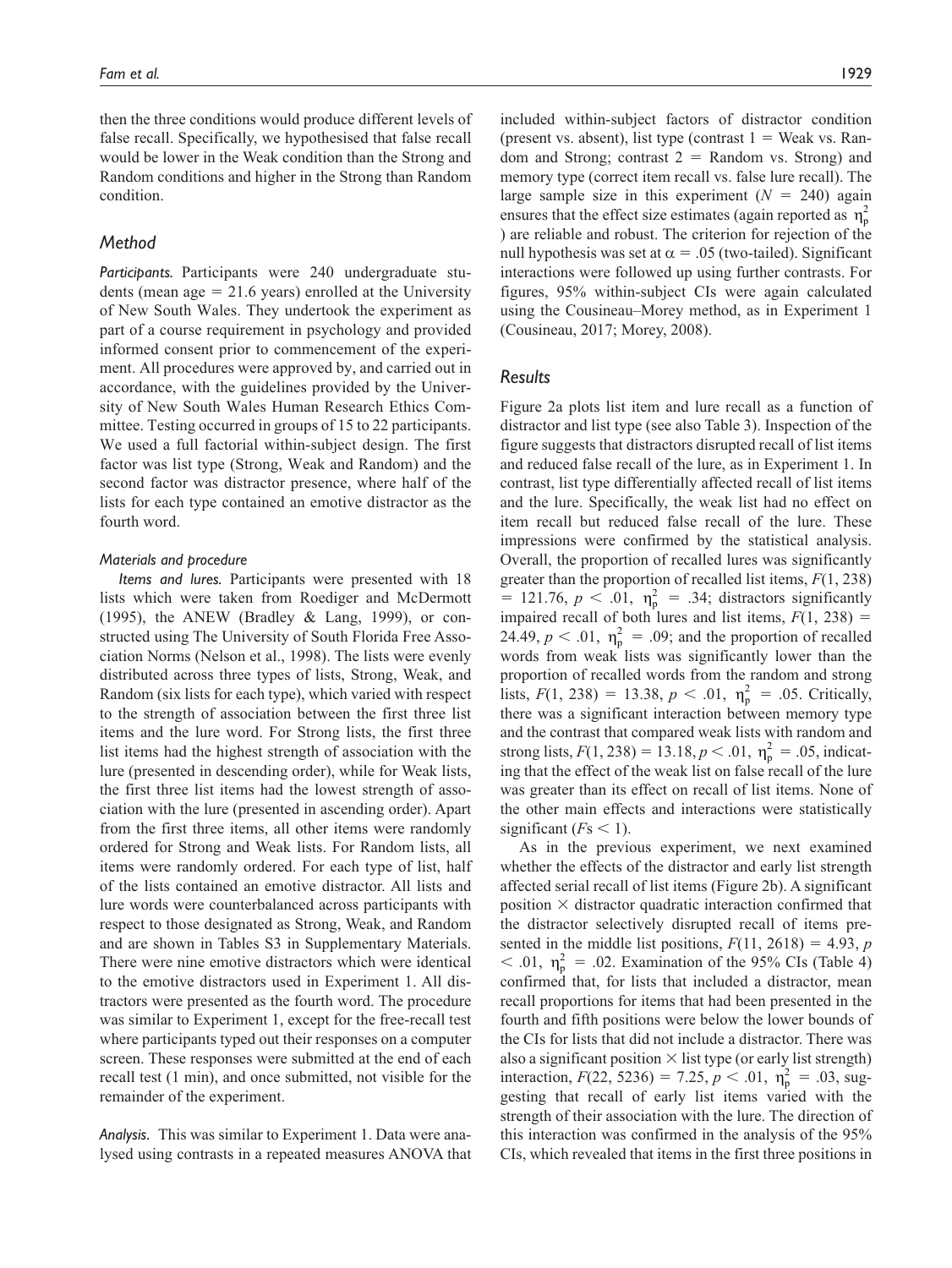

Figure 2. Experiment 2 item and lure recall. (a) Mean proportion of list items (left panel) and lures (right panel) reported during the free-recall test for Experiment 2. (b) Mean proportion of list items recalled for each of the 12 presentation positions. Dashed vertical lines indicate when distractors occurred. All error bars indicate 95% within-subject confidence intervals.

**Table 3.** Mean and 95% within-subject confidence intervals for proportion of list items and lures recalled in Experiment 2.

|        | Mean         |             | 95% CI       |              |  |  |  |
|--------|--------------|-------------|--------------|--------------|--|--|--|
|        | No dist      | <b>Dist</b> | No dist      | Dist         |  |  |  |
| Random |              |             |              |              |  |  |  |
| Items  | .356         | .315        | [.341.372]   | [.300.329]   |  |  |  |
| Lures  | .516         | .476        | [.477.553]   | [.445.508]   |  |  |  |
| Strong |              |             |              |              |  |  |  |
| Items  | .362         | .317        | [.345.379]   | [.302, .332] |  |  |  |
| Lures  | .517         | .47         | [.478, .555] | [.436, .506] |  |  |  |
| Weak   |              |             |              |              |  |  |  |
| Items  | .356         | .316        | $-.341.371]$ | [.301.331]   |  |  |  |
| Lures  | .456<br>.421 |             | [.421.491]   | [.388.453]   |  |  |  |

the list were recalled at lower proportions in weak than strong lists.

#### *Discussion*

Experiment 2 provided evidence that early list items play a critical role in generating the false recall of lures in the DRM paradigm. Two sources of evidence emerged. First, we replicated our previous result that the presentation of a distractor early in the list disrupts recall of its adjacent list items and reduces false recall of the lure. Second, we found that recall of items and the lure can be dissociated by manipulating the strength of early list items. Specifically, early list items that were the weakest associates of the lure reduced false recall of the lure but had no effect on recall

of list items relative to strong and random item orderings. Two other aspects of the present results are worth noting. First, false recall of the lure was *not* enhanced when the early list items were the strongest associates of the lure relative to random lists. This is likely because the durations of word presentation and the interval between presentations were selected to maximise the false memory effect (McDermott & Watson, 2001). Second, whereas the distractor disrupted recall of both preceding and subsequently presented list items in Experiment 1, it only disrupted recall of subsequently presented items in the current experiment. This difference is likely due to the fact that, in the current experiment, the items presented immediately before the distractor were manipulated to be either the weakest or strongest associates of the lure (or random).

# **General discussion**

We found that distractor words disrupted recall of adjacent list items, regardless of whether they were positioned early or late in the list, but only early distractors disrupted the DRM illusion (Experiments 1 and 2). When lists were constructed such that the list items that preceded the distractor were the weakest associates of the lure (Experiment 2), the DRM illusion was again disrupted, but recall of list items was unaffected. By contrast, when lists were constructed such that the early list items were strongly associated with the lure, no effect on recall of either list items or lures was found. Thus, the disruption in the DRM illusion occurs independently of recall for words in the list. This pattern of results shows that the thematic consistency of list items and/or associations between each item and the lure do not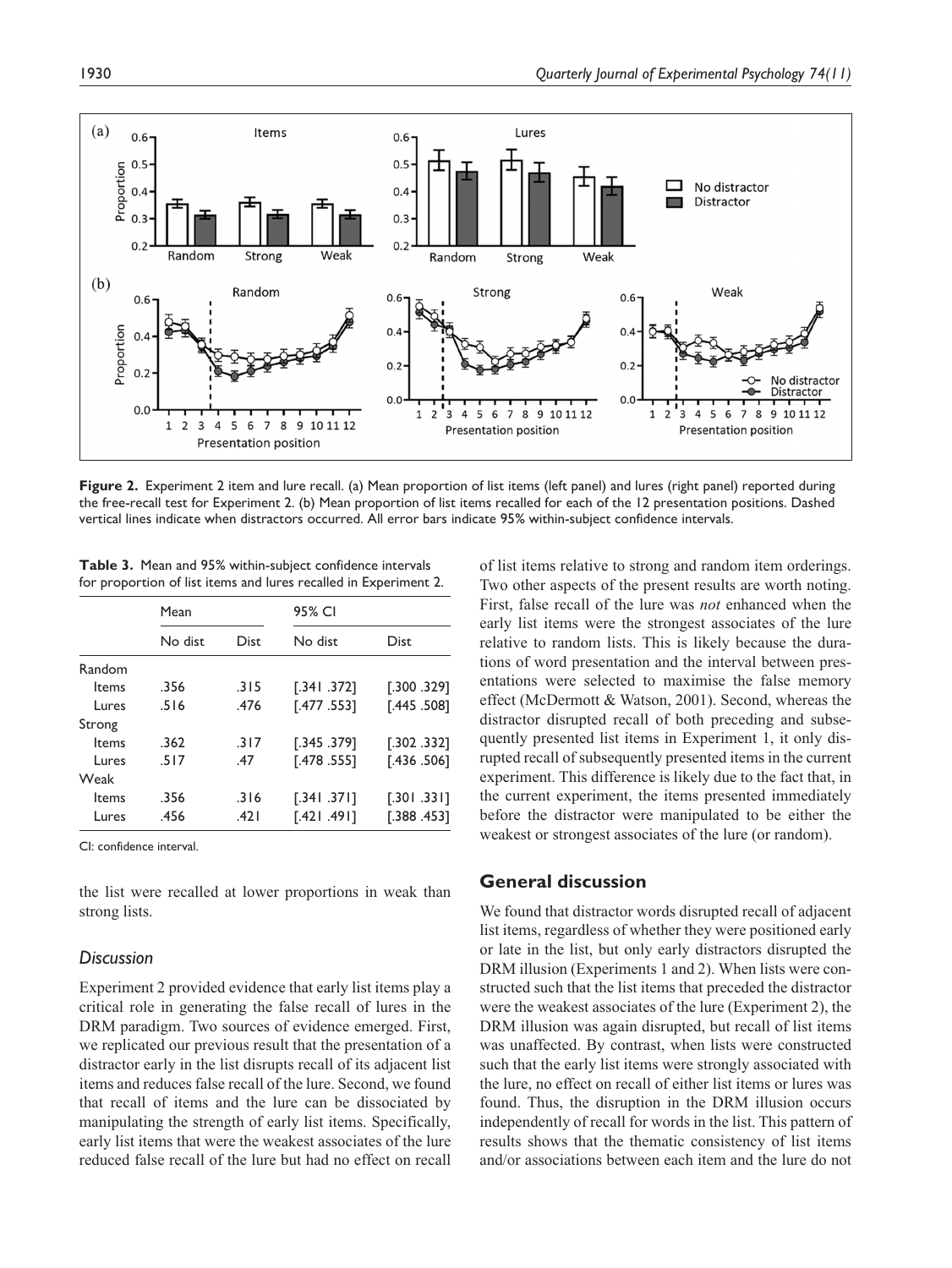| Position        | <b>Random</b> |             |            |            |         |             | Strong     |             |         |      | Weak        |            |  |  |
|-----------------|---------------|-------------|------------|------------|---------|-------------|------------|-------------|---------|------|-------------|------------|--|--|
|                 | Mean          |             | 95% CI     |            | Mean    |             | 95% CI     |             | Mean    |      | 95% CI      |            |  |  |
|                 | No dist       | <b>Dist</b> | No dist    | Dist       | No dist | <b>Dist</b> | No dist    | <b>Dist</b> | No dist | Dist | No dist     | Dist       |  |  |
|                 | .47           | .43         | [.44, .52] | [.39, .46] | .55     | .51         | [.51, .59] | [.48, .55]  | .40     | .40  | [.36, .44]  | [.37, .44] |  |  |
| $\overline{2}$  | .45           | .43         | [.42, .49] | [.40.47]   | .49     | .44         | [.46, .53] | [.40.48]    | .41     | .39  | [.37, .44]  | [.36, .43] |  |  |
| 3               | .36           | .35         | [.32, .39] | [.31, .38] | .40     | .42         | [.37, .44] | [.38, .45]  | .31     | .27  | [.28.34]    | [.24, .30] |  |  |
| 4               | .30           | ا 2.        | [.26.33]   | [.18.24]   | .33     | ا 2.        | [.30.36]   | [.18.24]    | .35     | .25  | [.32, .38]  | [.21.28]   |  |  |
| 5               | .29           | .18         | [.26.33]   | [.16.21]   | .31     | 18.         | [.27, .34] | [.15.20]    | .33     | .23  | 1.30.37     | [.19.26]   |  |  |
| 6               | .27           | .21         | 7.24.311   | [.18.24]   | .23     | .18         | [.20.26]   | [.15.21]    | .27     | .26  | [.23, .30]  | [.23, .30] |  |  |
| 7               | .28           | .24         | 1.24.311   | 7.21.27    | .27     | .21         | [.23.3]    | [.18.24]    | .28     | .23  | [.25.32]    | [.20.26]   |  |  |
| 8               | .29           | .26         | [.26.33]   | [.23.29]   | .27     | .22         | 1.24.311   | [.19.26]    | .29     | .27  | [.26.32]    | [.24.31]   |  |  |
| 9               | .30           | .28         | [.27.33]   | [.25.32]   | .31     | .27         | [.28, .34] | [.24, .30]  | .32     | .30  | [.29.36]    | [.26.33]   |  |  |
| $\overline{10}$ | .32           | .29         | [.29.36]   | [.26.33]   | .32     | .32         | [.29.36]   | [.27, .35]  | .34     | .31  | $-.31$ .371 | [.27, .34] |  |  |
| $\mathbf{H}$    | .37           | .35         | [.33, .41] | 7.31.38    | .34     | .34         | [.31.37]   | 7.31.38     | .39     | .34  | [.35, .42]  | [.30.37]   |  |  |
| 12              | .51           | .48         | [.48.55]   | [.45, .51] | .48     | .46         | [.44 .52]  | [.43, .50]  | .54     | .52  | [.50, 57]   | [.48, .56] |  |  |

**Table 4.** Mean and 95% within-subject confidence intervals for the proportion of items recalled for each presentation position for Experiment 2.

simply summate to generate the DRM illusion, as these DRM list items were the same items used in both the early and late distractor conditions in Experiment 1 and the conditions of Weak, Strong, and Random presentations in Experiment 2. Instead, the present findings show that early list items make a particularly significant contribution to the DRM illusion, which requires a foundation of activation/gist for its occurrence.

FTT and AMT can explain most of the present findings. However, the differential contribution of early versus late list items to the DRM illusion, beyond a summation of BAS, is currently not featured in either AMT or FTT. In terms of FTT, our data suggest that disrupted processing of early list items interferes with the extraction of gist-level information across exposures to remaining list items thereby disrupting false memory of the lure. Relatedly, in terms of AMT, our manipulations may have interfered with the implicit spread of activation from list items to the representation of the lure across exposures to remaining list items. One way that early list manipulations could achieve such a prolonged effect across list exposures is by supposing that early list items establish a category or context for the processing of remaining list items, and that false lure memories increase with the degree of match between remaining list items and this context. Manipulations that interfere with processing of early list items impair processing of initial category/context information, and thereby, reduce the incidence of false memories. This suggestion establishes a point of contact between the DRM illusion and theories of category/context learning. In support of such process, the DRM illusion is correlated with the ability to identify words that share a common category (Hunt & Chittka, 2014); and manipulations like those used in the present study influence context learning in animals. For

example, just as early list manipulations in the DRM protocol appear to reduce false lure memories by interfering with formation of the list category or context, exposure to an aversive event immediately upon placement in a distinctive chamber interferes with formation of a context representation in animal studies (Bae et al., 2015; Fanselow, 1986; Kiernan & Westbrook, 1993; Landeira-Fernandez et al., 2006; Lingawi et al., 2018, for evidence that a distractor can disrupt the semantic priming effect, see Dannenbring & Briand, 1982; Davelaar & Coltheart, 1975; Foss, 1982; Joordens & Besner, 1992; Masson, 1991; McNamara, 1992; Ratcliff & McKoon, 1988).

Although list item order is generally thought to have no effect on the DRM illusion (Brainerd et al., 2001; McEvoy et al., 1999), studies have shown that item order does affect false memory if it impacts on the consistency in meaning across items (McDermott, 1996; Meade et al., 2010). The present findings from Experiment 2 are in line with these studies: we found that the DRM illusion was disrupted when the weakest BAS items preceded the distractor, indicating that BAS may be particularly important for activation of the lure when an unrelated distractor disrupts the consistency of the relations among items. Furthermore, our findings demonstrate that this consistency among items is particularly important for early list items.

The impact of early list manipulations on processing of the list category or context is consistent with the notion that category/context information is processed rapidly and plays a critical role in the organisation of memory (Kim & Cabeza, 2007; Morris et al., 1982; Nadel et al., 2007; Tse et al., 2007). This organisation has been formalised in many ways, such as the formation of a schema (Bartlett, 1932; Morris et al., 2003); however, it essentially involves the integration of new information within existing memory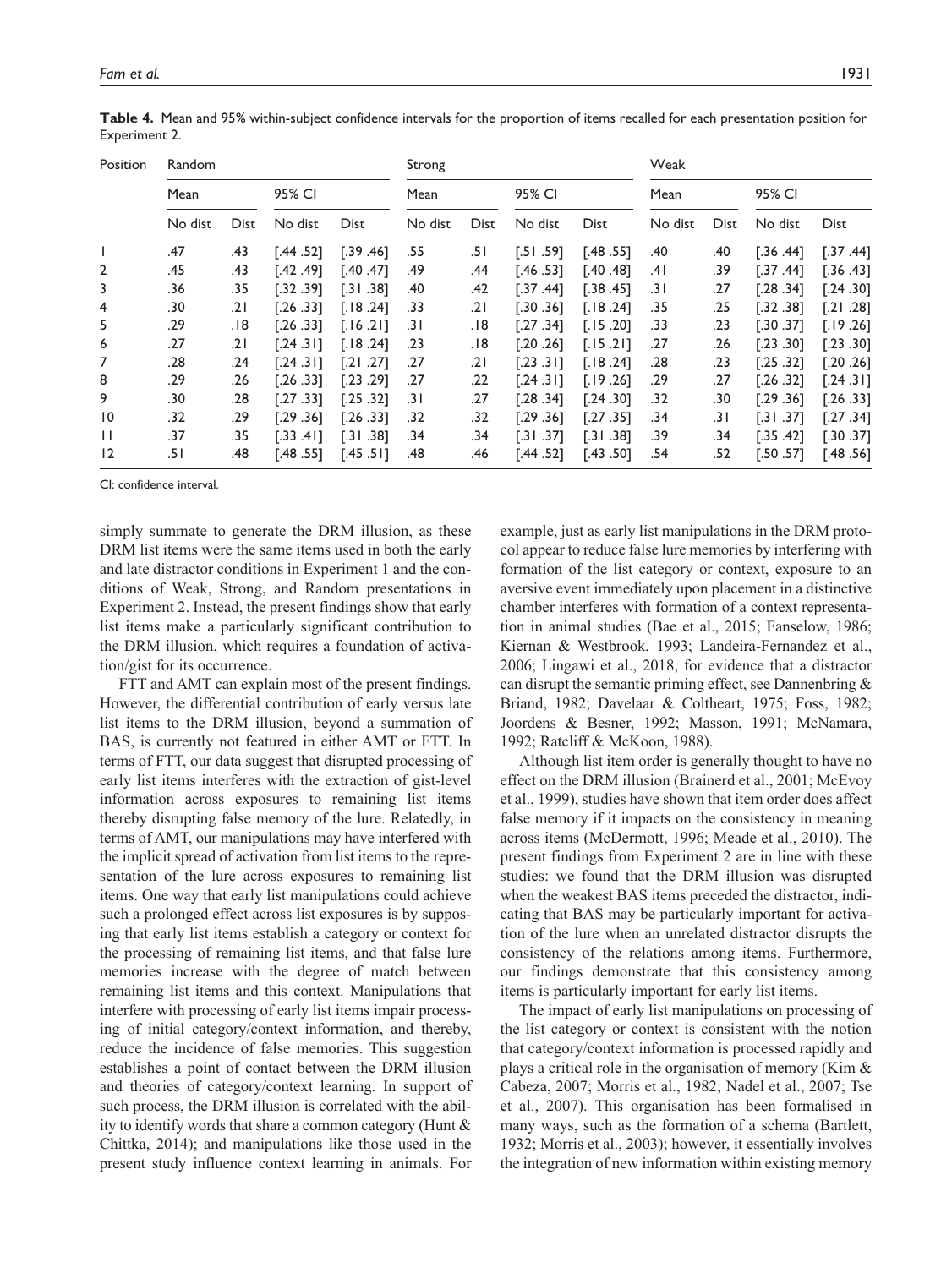networks, as well as the retrieval of stored information to guide expectancies and inferences about the world. Thus, there are two ways in which the activation of category/ context information might contribute to false memories. First, in regulating the integration of new information into the memory system, category/context information may lead the system to "infer" relationships between events that have not been experienced together: that is, so-called "mediated" associations may form between events that share physical features or common associates (Lin & Honey, 2016). Second, in regulating the retrieval of information from memory, activation of categorical/contextual information may create the impression that the contents of the category/context have been recently experienced. The latter mechanism captures the characteristics of the false lure memories observed in the present study.

Finally, in the present study, emotional and neutral distractors each reduced the DRM illusion when presented early in the word lists, and the size of the reduction was equivalent in the two cases. One reason we may have failed to find any difference between the two distractors in their effects on the DRM illusion is that, although the two word-types differed in their valence, they were perfectly matched in terms of their normative arousal ratings (Bradley & Lang, 1999), which may be the more critical determinant of a distractor's effects. This is consistent with evidence that pharmacological treatments that reduce arousal also block the effects of emotional distractors on memory for words presented in non-DRM lists (Strange et al., 2003): that is, words presented immediately before or after an emotional distractor are less likely to be recalled during a subsequent test, but this effect of an emotional distractor is absent among subjects treated with low doses of the beta-adrenergic receptor antagonist, propranolol. Future work should examine whether distractors that differ in arousal (but not valence) affect the DRM illusion, and whether the effect of an arousing distractor on false memory can be dissociated from its effects on memory for list items.

In summary, the present study has shown that DRM lists can be manipulated to dissociate false memories of lures from memories of list items. It has specifically revealed two types of dissociation. First, when a distractor was presented late in a list, it disrupted the recall of its adjacent list items but had no effect on false recall of the lure. Second, when the early list items were arranged to be the weakest associates of the lure, false recall of the lure was reduced, but correct recall of list items was unaffected. These dissociations are anticipated by theories which permit early list items to prime the semantic, associative, or gist-like representation that underlies false memories in the DRM protocol; as well as by theories that attribute these memories to the use of the list category or context, and hold that early list items are critical to this use. More generally, they are consistent with the notion that context

regulates the organisation of memory: the activation of context information guides memory retrieval processes, and imbues the retrieved information with the quality of having been experienced, even when it has not.

#### **Author contributions**

N.M.H. and R.F.W. developed the study concept. All authors contributed to the study design. Testing and data collection were performed by J.F. J.F. and N.M.H. performed the data analysis. J.F. and M.H. drafted the manuscript, and N.M.H. and R.F.W. provided critical revisions. All authors approved of the final version of the manuscript for submission.

#### **Declaration of conflicting interests**

The author(s) declared no potential conflicts of interest with respect to the research, authorship, and/or publication of this article.

#### **Funding**

The author(s) received no financial support for the research, authorship, and/or publication of this article.

# **ORCID iDs**

Mark J Huff **D** <https://orcid.org/0000-0002-0155-7877> Nathan M Holmes **D** <https://orcid.org/0000-0002-0592-2026>

#### **Supplemental material**

The supplementary material is available at qjep.sagepub.com.

#### **References**

- Arndt, J., & Reder, L. M. (2003). The effect of distinctive visual information on false recognition. *Journal of Memory and Language*, *48*(1), 1–15. [https://doi.org/10.1016/S0749-](https://doi.org/10.1016/S0749-596X(02)00518-1) [596X\(02\)00518-1](https://doi.org/10.1016/S0749-596X(02)00518-1)
- Bae, S., Holmes, N. M., & Westbrook, R. F. (2015). False context fear memory in rats. *Learning and Memory*, *22*(10), 519–525.<https://doi.org/10.1101/lm.039065.115>
- Bartlett, F. C. (1932). *Remembering: A study in experimental and social psychology*. Cambridge University Press.
- Bradley, M. M., & Lang, P. J. (1999). *Affective norms for English words (ANEW): Instruction manual and affective ratings* [Technical report C-1]. The Center for Research in Psychophysiology, University of Florida.
- Brainerd, C. J., & Reyna, V. F. (1990). Gist is the grist: Fuzzy-trace theory and the new intuitionism. *Developmental Review*, *10*, 3–47. [https://doi.org/10.1016/0273–2297\(90\)90003-M](https://doi.org/10.1016/0273-2297(90)90003-M)
- Brainerd, C. J., & Reyna, V. F. (2005). *The science of false memory*. Oxford University Press. [https://doi.org/10.1093/acpro](https://doi.org/10.1093/acprof:oso/9780195154054.001.0001) [f:oso/9780195154054.001.0001](https://doi.org/10.1093/acprof:oso/9780195154054.001.0001)
- Brainerd, C. J., Wright, R., Reyna, V. F., & Mojardin, A. H. (2001). Conjoint recognition and phantom recollection. *Journal of Experimental Psychology: Learning, Memory, and Cognition*, *27*(2), 307–327. [https://doi.](https://doi.org/10.1037/0278-7393.27.2.307) [org/10.1037/0278-7393.27.2.307](https://doi.org/10.1037/0278-7393.27.2.307)
- Coane, J. H., Huff, M. J., & Hutchison, K. A. (2016). The ironic effect of guessing: Increased false memory for mediated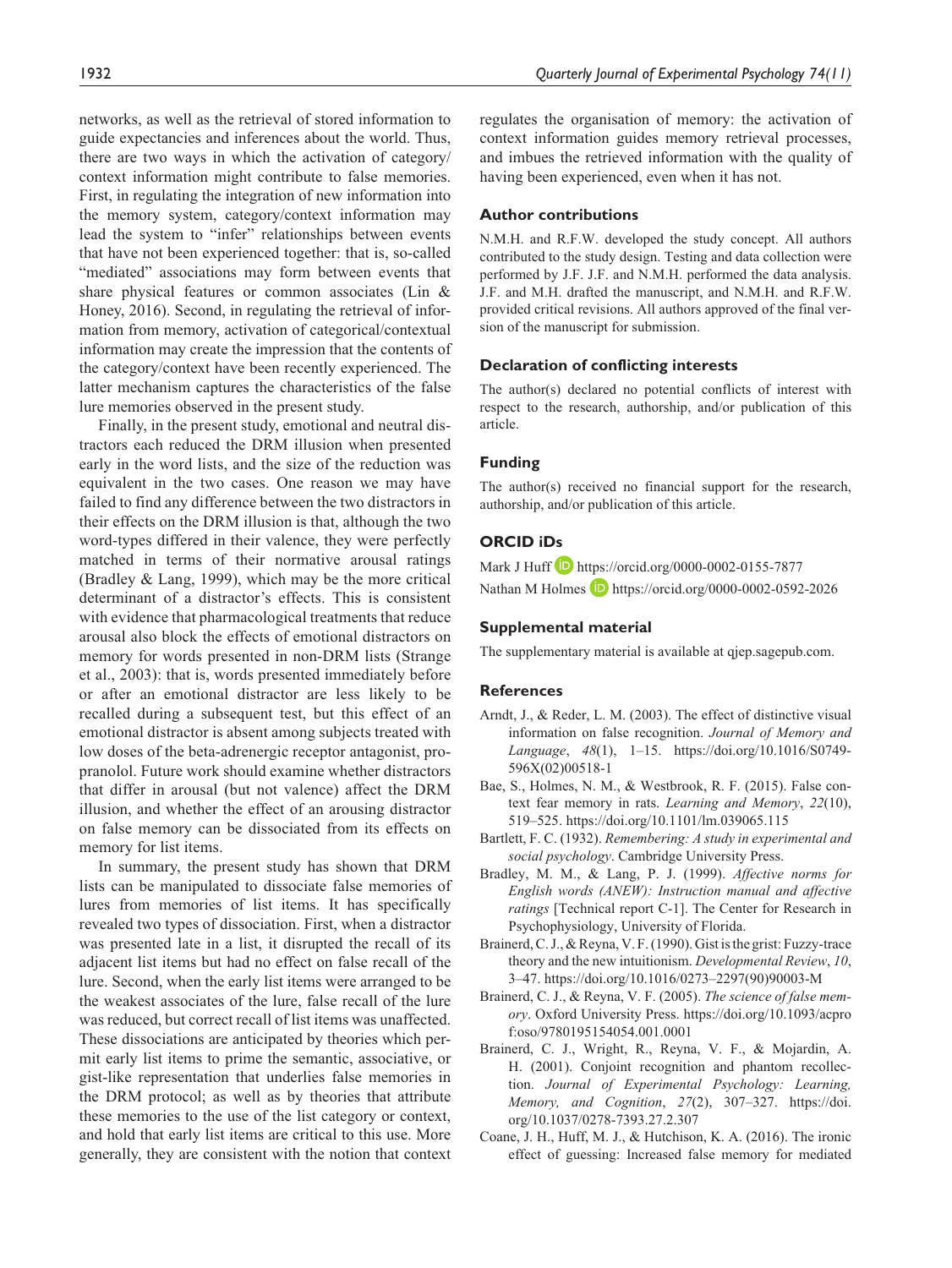lists in younger and older adults. *Aging, Neuropsychology, and Cognition*, *233*(3), 282–303.

- Collins, A. M., & Loftus, E. F. (1975). A spreading-activation theory of semantic processing. *Psychological Review*, *82*(6), 407–428.<https://doi.org/10.1037/0033-295X.82.6.407>
- Cousineau, D. (2017). Varieties of confidence intervals. *Advances in Cognitive Psychology*, *13*(2), 140–155. [https://](https://doi.org/10.5709/acp-0214-z) [doi.org/10.5709/acp-0214-z](https://doi.org/10.5709/acp-0214-z)
- Dannenbring, G. L., & Briand, K. (1982). Semantic priming and the word repetition effect in a lexical decision task. *Canadian Journal of Psychology/Revue Canadienne de Psychologie*, *36*(3), 435–444.<https://doi.org/10.1037/h0080650>
- Davelaar, E., & Coltheart, M. (1975). Effects of interpolated items on the association effect in lexical decision tasks. *Bulletin of the Psychonomic Society*, *6*(3), 269–272. [https://](https://doi.org/10.3758/BF03336658) [doi.org/10.3758/BF03336658](https://doi.org/10.3758/BF03336658)
- Deese, J. (1959). On the prediction of occurrence of particular verbal intrusions in immediate recall. *Journal of Experimental Psychology*, *58*(1), 17–22. [https://doi.](https://doi.org/10.1037/h0046671) [org/10.1037/h0046671](https://doi.org/10.1037/h0046671)
- Fanselow, M. S. (1986). Associative vs. topographical accounts of the immediate shock-freezing deficit in rats: Implications for the response selection rules governing species-specific defensive reactions. *Learning and Motivation*, *17*(1), 16– 39. [https://doi.org/10.1016/0023-9690\(86\)90018-4](https://doi.org/10.1016/0023-9690(86)90018-4)
- Faul, F., Erdfelder, E., Lang, A. G., & Buchner, A. (2007). G\*Power 3: A flexible statistical power analysis program for the social, behavioral, and biomedical sciences. *Behavior Research Methods*, *39*(2), 175–191. [https://doi.org/10.3758/](https://doi.org/10.3758/bf03193146) [bf03193146](https://doi.org/10.3758/bf03193146)
- Foss, D. J. (1982). A discourse on semantic priming. *Cognitive Psychology*, *14*(4), 590–607. [https://doi.org/10.1016/0010-](https://doi.org/10.1016/0010-0285(82)90020-2) [0285\(82\)90020-2](https://doi.org/10.1016/0010-0285(82)90020-2)
- Gallo, D. A. (2006). *Associative illusions of memory: False memory research in DRM and related tasks*. Psychology Press. <https://doi.org/10.4324/9780203782934>
- Gunter, R. W., Bodner, G. E., & Azad, T. (2007). Generation and mnemonic encoding induce a mirror effect in the DRM paradigm. *Memory & Cognition*, *35*(5), 1083–1092. [https://](https://doi.org/10.3758/BF03193480) [doi.org/10.3758/BF03193480](https://doi.org/10.3758/BF03193480)
- Hadley, C. B., & MacKay, D. G. (2006). Does emotion help or hinder immediate memory? Arousal versus prioritybinding mechanisms. *Journal of Experimental Psychology: Learning, Memory, and Cognition*, *32*(1), 79–88. [https://](https://doi.org/10.1037/0278-7393.32.1.79) [doi.org/10.1037/0278-7393.32.1.79](https://doi.org/10.1037/0278-7393.32.1.79)
- Howe, M. L., & Derbish, M. H. (2010). On the susceptibility of adaptive memory to false memory illusions. *Cognition*, *115*(2), 252–267. <https://doi.org/10.1016/j.cognition.2009.12.016>
- Huff, M. J., & Bodner, G. E. (2013). When does memory monitoring succeed versus fail? Comparing item-specific and relational encoding in the DRM paradigm. *Journal of Experimental Psychology: Learning, Memory, and Cognition*, *39*(4), 1246– 1256.<https://doi.org/10.1037/a0031338>
- Huff, M. J., & Bodner, G. E. (2019). Item-specific and relational processing both improve recall accuracy in the DRM paradigm. *Quarterly Journal of Experimental Psychology*, *72*(6), 1493–1506.<https://doi.org/10.1177/1747021818801427>
- Huff, M. J., Bodner, G. E., & Fawcett, J. M. (2015). Effects of distinctive encoding on correct and false memory: A metaanalytic review of costs and benefits and their origins in the

DRM paradigm. *Psychonomic Bulletin & Review*, *22*(2), 349–365.<https://doi.org/10.3758/s13423-014-0648-8>

- Huff, M. J., Coane, J. H., Hutchison, K. A., Grasser, E. B., & Blais, J. E. (2012). Interpolated task effects on direct and mediated false recognition: Effects of initial recall, recognition, and the ironic effect of guessing. *Journal of Experimental Psychology: Learning, Memory, and Cognition*, *38*(6), 1720–1730.<https://doi.org/10.1037/a0028476>
- Huff, M. J., & Hutchison, K. A. (2011). The effects of mediated word lists on false recall and recognition. *Memory & Cognition*, *39*(6), 941–953. [https://doi.org/10.3758/s13421-](https://doi.org/10.3758/s13421-011-0077-0) [011-0077-0](https://doi.org/10.3758/s13421-011-0077-0)
- Huff, M. J., McNabb, J., & Hutchison, K. A. (2015). List blocking and longer retention intervals reveal an influence of gist processing for lexically ambiguous critical lures. *Memory & Cognition*, *43*, 1193–1207. [https://doi.org/10.3758/s13421-](https://doi.org/10.3758/s13421-015-0533-3) [015-0533-3](https://doi.org/10.3758/s13421-015-0533-3)
- Hunt, K., & Chittka, L. (2014). False memory susceptibility is correlated with categorisation ability in humans. *F1000research*, *3*, Article 154. [https://doi.org/10.12688/](https://doi.org/10.12688/f1000research.4645.2) [f1000research.4645.2](https://doi.org/10.12688/f1000research.4645.2)
- Hurlemann, R., Hawellek, B., Matusch, A., Kolsch, H., Wollersen, H., Madea, B., Vogeley, K., Maier, W., & Dolan, R. J. (2005). Noradrenergic modulation of emotion-induced forgetting and remembering. *Journal of Neuroscience*, *25*(27), 6343–6349. [https://doi.org/10.1523/](https://doi.org/10.1523/JNEUROSCI.0228-05.2005) [JNEUROSCI.0228-05.2005](https://doi.org/10.1523/JNEUROSCI.0228-05.2005)
- Hutchison, K. A., & Balota, D. A. (2005). Decoupling semantic and associative information in false memories: Explorations with semantically ambiguous and unambiguous critical lures. *Journal of Memory and Language*, *52*(1), 1–28. <https://doi.org/10.1016/j.jml.2004.08.003>
- Joordens, S., & Besner, D. (1992). Priming effects that span an intervening unrelated word: Implications for models of memory representation and retrieval. *Journal of Experimental Psychology: Learning, Memory, and Cognition*, *18*(3), 483–491.<https://doi.org/10.1037/0278-7393.18.3.483>
- Kiernan, M. J., & Westbrook, R. F. (1993). Effects of exposure to a to-be-shocked environment upon the rat's freezing response: Evidence of facilitation, latent inhibition, and perceptual learning. *The Quarterly Journal of Experimental Psychology Section B*, *46*(3), 271–288. [https://doi.](https://doi.org/10.1080/14640749308401089) [org/10.1080/14640749308401089](https://doi.org/10.1080/14640749308401089)
- Kim, H., & Cabeza, R. (2007). Differential contributions of prefrontal, medial temporal, and sensory-perceptual regions to true and false memory formation. *Cerebral Cortex*, *17*(9), 2143–2150.<https://doi.org/10.1093/cercor/bhl122>
- Knott, L., Dewhurst, S., & Howe, M. L. (2012). What factors underlie associative and categorical memory illusions? The roles of backward associative strength and interitem connectivity. *Journal of Experimental Psychology: Learning, Memory, and Cognition*, *38*(1), 229–239. [https://doi.org/10.1037/](https://doi.org/10.1037/a0025201) [a0025201](https://doi.org/10.1037/a0025201)
- Landeira-Fernandez, J., DeCola, J. P., Kim, J. J., & Fanselow, M. S. (2006). Immediate shock deficit in fear conditioning: Effects of shock manipulations. *Behavioral Neuroscience*, *120*(4), 873–879. <https://doi.org/10.1037/0735-7044.120.873>
- Lin, T. E., & Honey, R. C. (2016). Learning about stimuli that are present and those that are not: Separable acquisition processes for direct and mediated learning. In R. A.